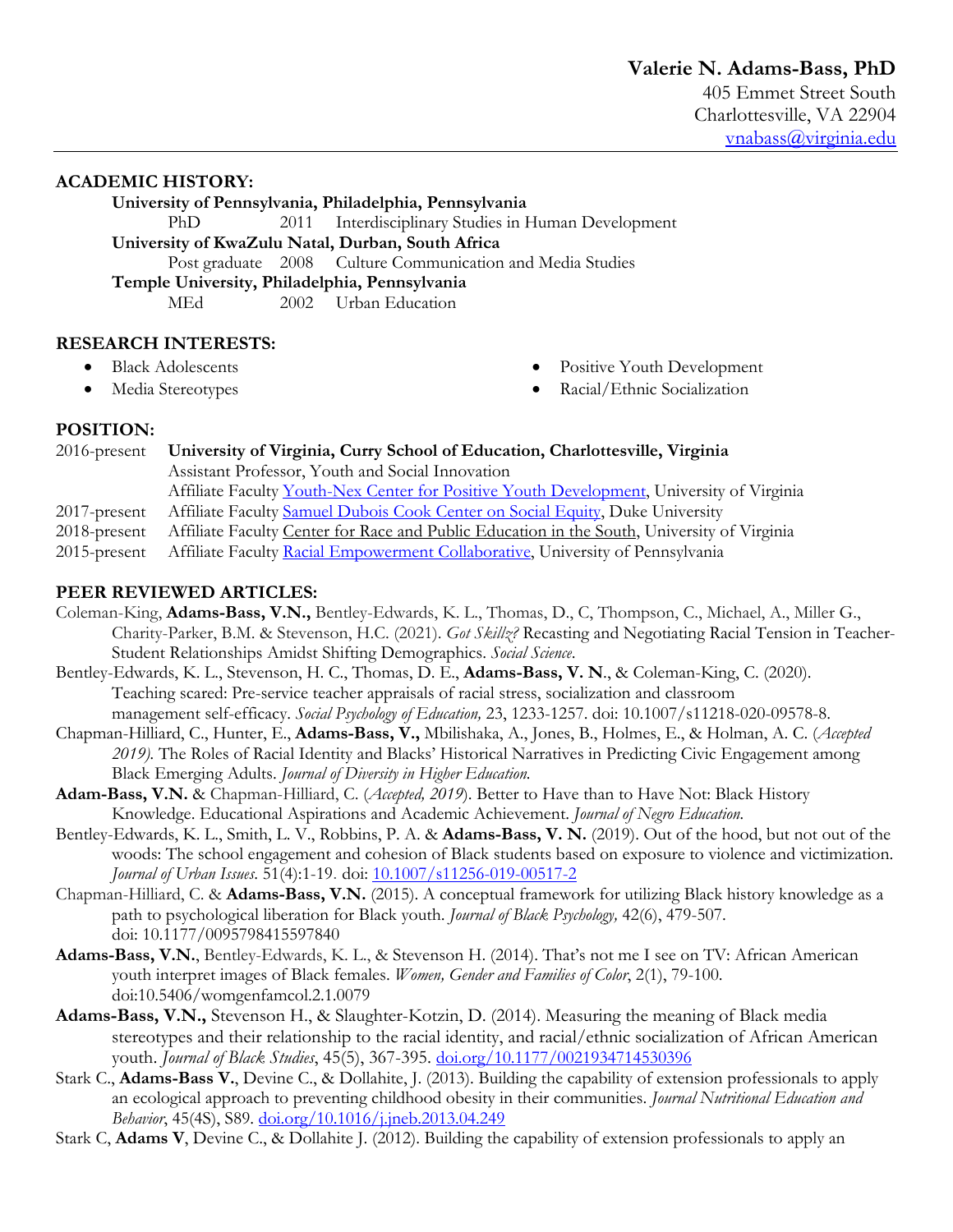ecological approach to preventing childhood obesity in their communities. *Journal of Nutritional Education and Behavior,* 44 (4), S91. doi.org/10.1016/j.jneb.2012.03.233

## **INVITED MANUSCRIPTS:**

- **Adams-Bass, V.N.** (2020). **Programming in Virtual Space Expanding the Doors of Public Libraries: A Place for Teens** *School Library Connection*, 6, pp 17-19.
- **Adams-Bass, V.N.** (2020). Black American parenting during the CoVID-19 crisis. *Successful Black Parent Magazine.*

## **MANUSCRIPTS UNDER REVIEW:**

- Charity-Parker, B.M & **Adams-Bass, V.N.** Exploring Black Youth's Belief in Racial Socialization Across Parental and Non-parental Agents. Journal of Child and Family Studies *Under Review*
- **Adams-Bass, V.N. &** Chapman-Hilliard, C. My History, My Body: Investigating Black History Knowledge, Body Image. Racial/Ethnic Socialization and the Racial Identity of Black Youth. Journal of Nutrition Education and Behavior *Under Review*
- Bogan, E., **Adams-Bass, V.N.,** Gaylord-Harden, N., Francis, L., Scott, J., Seaton, E., Williams, J. Addressing Inequities in Education: Considerations for Black Children and Youth in the Era of COVID-19 Social Policy Report *Under Review*

## **MANUSCRIPTS IN PROGRESS:**

- **Adams-Bass, V.N.** A different kind of Black: from racial encounters to racial socialization: The experience of Caribbean and African immigrant students.
- **Adams-Bass, V.N.,** Coleman-King, C, Thompson, C., Bentley-Edwards, K. L., Thomas, D., Michael, A., Miller G., & Stevenson, H.C. Reframing the "Achievement Gap": How racism experiences and school environment affect the academic achievement of Black middle school youth.

## **PEER REVIEWED BOOK CHAPTERS:**

- **Adams-Bass, V.N., &** Coleman-King, C.C. (2021). The Guardians of Black joy: Freedom Schools as Spaces of Healing and Protection. In T.O. Jackson and N. Flowers (Eds). *Black Mother Educators: Advancing Praxis for Access, Equity and Achievement.* Charlotte: Information Age Publishing.
- **Adams-Bass, V.N. &** Bentley-Edwards, K. L. (2020). The trouble with Black girl magic for Black girls. In *Strong Black Girls Reclaiming Schools in Their Own Image*. Apugo, D. Mawhinney, L. and Mbilishaka, A. (Eds.), Teachers College Press.
- **Adam-Bass, V.N.,** Henrici, E. (2019). Hardly ever…I don't see it: Black youth speak about positive media images of Black men. In Banjo, O. (Ed.) *Media Across the African Diaspora, Content, Audiences and Influence*. Routledge: New York.

## **INVITED BOOK CHAPTERS:**

- **Adams-Bass, V.N. (***In-press, 2021).* A Matter of Media: Cultural appropriation and expectations of Black girls. In S. J. Arki, B. Delano-Orriaran, A. Michael, E. Moore, M. W. Penick-Parks & O. Swindell (Eds.), *Teaching Brilliant and Beautiful Black Girls*. Thousand Oaks: Corwin Press.
- Bentley-Edwards, K. L., & **Adams-Bass, V.N.** (*In-press, 2021*). The whole picture: examining Black women through the life span. *In Afrikan American Women: Living at the Crossroads of Race, Gender, Class, and Culture (revised).* H. O. Jackson Lowman (Ed.), Cognella Press/University Readers.
- **Chapman-Hilliard, C.** Holman, A., **Adams-Bass, V.,** & Pace, S. (2019). The difference Black history knowledge can make: A consideration of psychosocial influences. In King, L. (Ed.), *Perspectives on teaching Black history in schools* (pp. 227–250). Charlotte, NC: Information Age.
- Deutsch, N.L., Williams, J.L. & **Adams-Bass, V.N.** (2019). Diversity in Extended Education in the United States. In Bae, S., Mahoney, J., Maschke, S., and Stecher, L. (Eds) *International developments in research on extended education: Perspectives on extracurricular activities, after-school programs, and all-day schools.* Barbara Budrich Publishers: Berlin.
- **Adam-Bass, V.N.** (2017). Remain Firm. In Moore, E.; Michael, A. & Penick-Parks, M. (Eds) *The Guide for White Women who Teach Black Boys*. Thousand Oaks: Corwin.
- Bentley-Edwards, K. L., & **Adams-Bass, V.N.** (2013). The whole picture: examining Black women through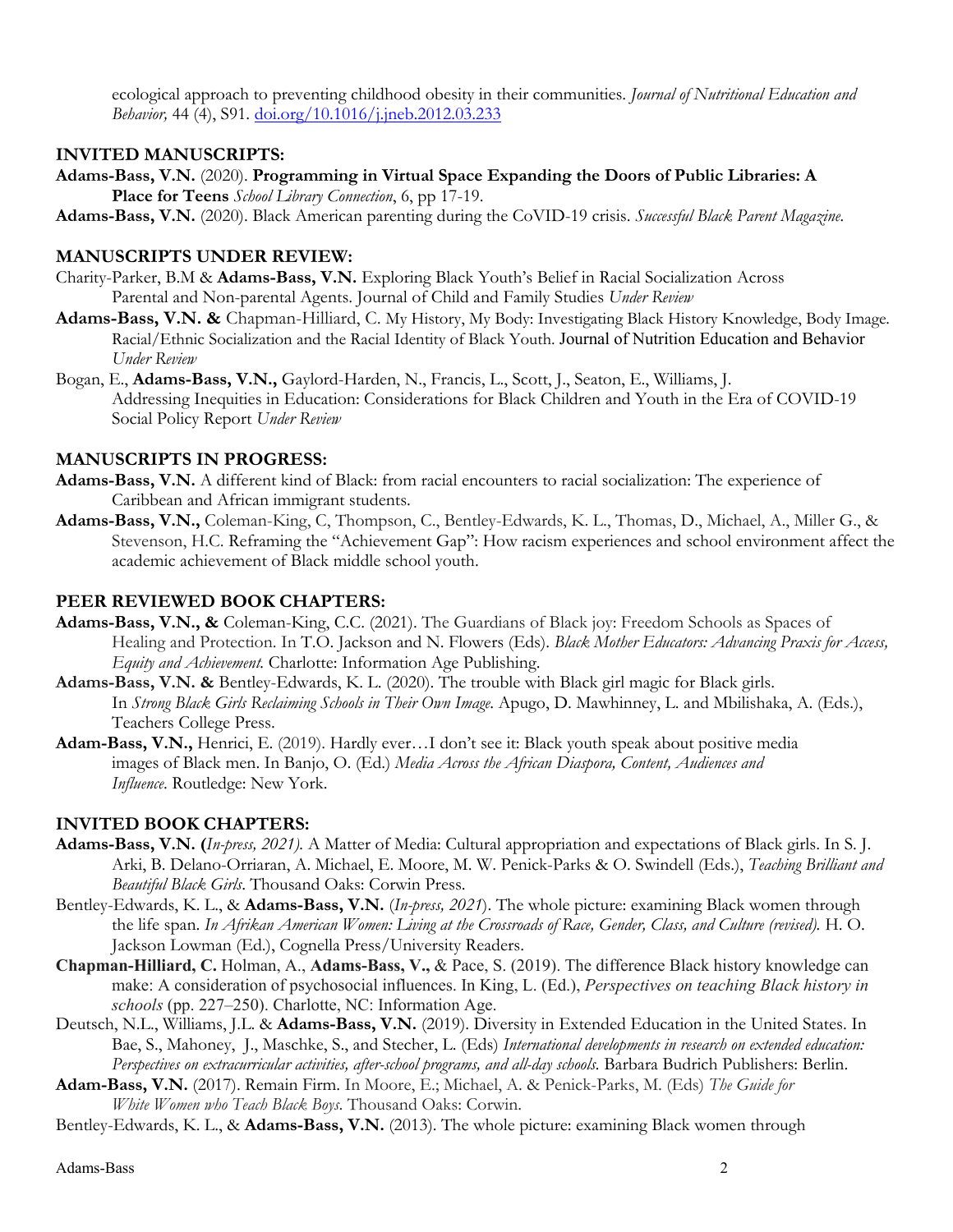the life span. In Afrikan American Women: Living at the Crossroads of Race, Gender, Class, and Culture. H. O. Jackson Lowman (Ed.), Cognella Press/University Readers.

- **Adams, V**.**N.,** & Stevenson H. (2012). Media socialization**,** black media images and Black adolescent identity. In Slaughter-Defoe, D. (Ed) *Racial Stereotyping and Child Development Contributions to Human Development*. Basel: Karger.
- Bentley, K., **Adams, V**.**N.,** & Stevenson H. (2008). Racial socialization: roots processes and outcomes. In *Handbook of African American Psychology*. Neville, H., Tynes, B., & Utsey, S. Sage Publications.

#### **BRIEFS & REPORTS:**

- Gaylord-Harden, N., **Adams-Bass, V.N.,** Bogan, E., Francis, L., Scott, J., Seaton, E., Williams, J. (2020). Addressing Inequities in Education: Considerations for Black Children and Youth in the Era of COVID-19 Society for Research on Child Development, Washington D.C. https://www.srcd.org/research/addressinginequities-education-considerations-black-children-and-youth-era-covid-19
- **Co-Author**, (2020). Practical Findings from the Virginia School Climate Survey Students' Perceptions of Belonging at School Issue 21 Virginia Youth Violence Project, Charlottesville, VA https://education.virginia.edu/sites/default/files/images/VSSCS%20One%20Pager%20Issue%2021%20Sense %20of%20Belonging.pdf
- **Adams-Bass, V.N.,** Atchison, D., & Moore L. (2015). Pilot-to-Purchase, Piloting Ed-tech Products in k-12 Public Schools. Digital Promise, Washington, D.C. https://digitalpromise.org/wpcontent/uploads/2016/02/UCDavis\_EdTechPilotReport.pdf
- **Adams, V.N.** (2002). Penn State educational partnership program evaluation (PEPP) Robert Vaux site.

#### **BLOGS:**

- **Adams-Bass, V.N.** (2019, March 7). More than Reading, Writing, and 'Rithmetic: Racial Socialization for Black Children (Web blog post). More than Reading, Writing, and 'Rithmetic: Racial Socialization for Black Children
- **Adams-Bass, V.N.** (2017, April, 10). The Power of Youth Driven Civic Engagement. (Web blog post) http://pahumanities.org/conversations/2017/04/10/teen-reading-lounge-civic-engagement
- **Adams-Bass, V.N.** (2017, March, 21). Media Socialization, Racial Stereotypes and Black Adolescent Identity. (Web blog post) http://curry.virginia.edu/blog/youth-nex/2017/03/21/series-media-socialization-racial-stereotypesand-black-adolescent-identity-i/
- **Adams-Bass, V.N.** (2016, October, 31st). Itching for Scratch. The Youth-Nex Blog (Web blog post) http://curry.virginia.edu/blog/youth-nex/2016/10/31/itching-for-scratch/

#### **RESEARCH:**

## 2020-present **University of Virginia, Curry School of Education, Charlottesville, Virginia**

*Indicators of Equity*

This project explores how exemplary public-school districts engage in deep equity work in order to understand how it translates to the out-of-school time (after school and/or summer) programs. Through the collection of empirical mixed-method data this research seeks to address the following questions:

1. What are indicators of deep equity work?

2. What public school districts are engaging in deep equity work?

3. How does deep equity work translate to quality afterschool and/or summer programs that serve marginalized children and youth?

#### 2016-present **University of Virginia, Curry School of Education, Charlottesville, Virginia**

*Exploring Racial Diversity in Magazine Advertising Content*

This project is an investigation of advertisements in two of the top five magazines targeting African-American readers using content analysis to identify racial diversity trends before and during President Barack Obama's first and second terms (January 2009-January 2017). This research addresses the following questions:

1. Did the election of an African American president increase advertisement diversity imagazinestargeting African American readers?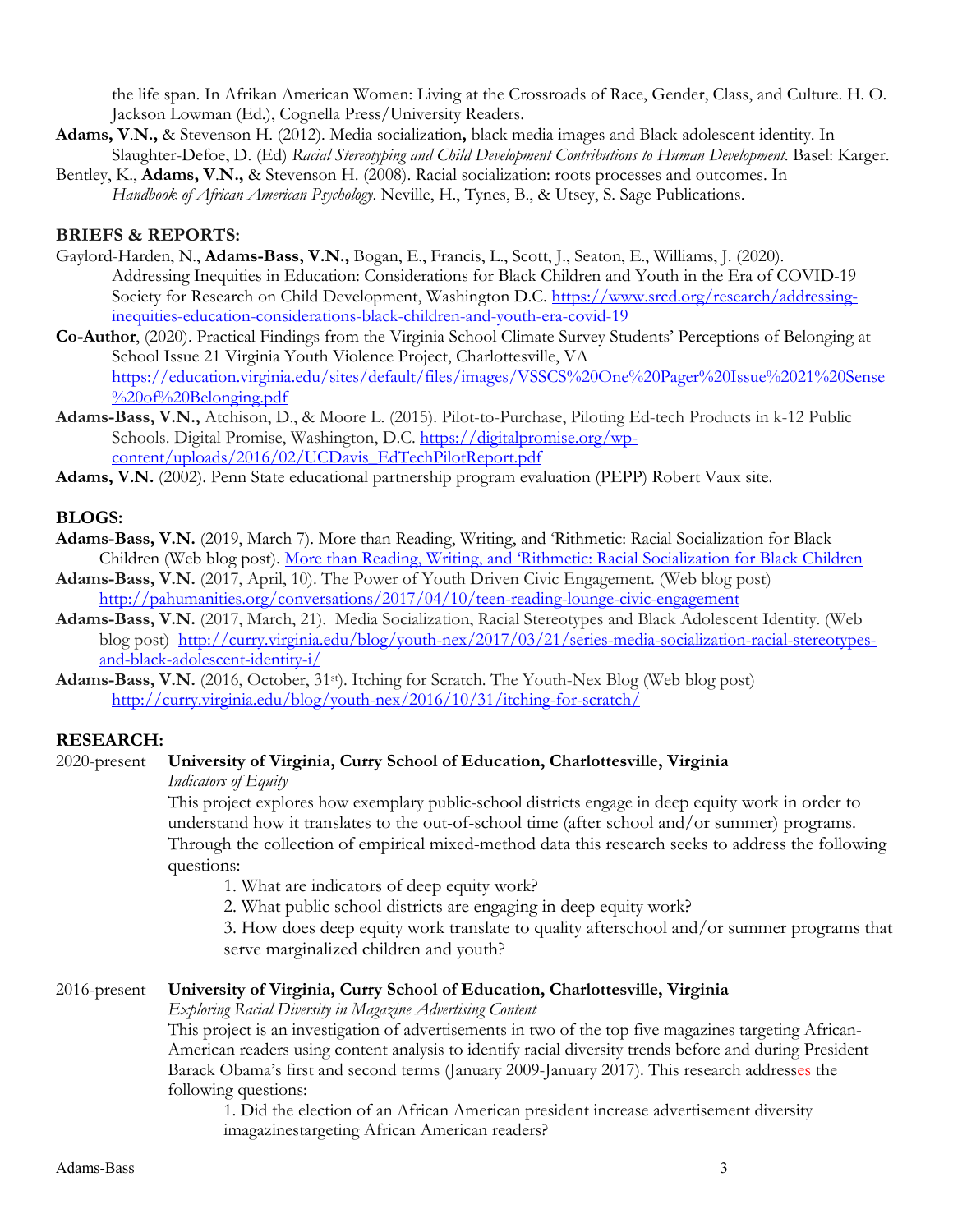2. Does the ad content reflect the diversity that exists in the African American community?

#### 2018-2020 **University of Virginia, Curry School of Education, Charlottesville, Virginia**

*The Changing Face of Race: New Black Immigrants in American Public Schools*

This project explores how experiences in schools (as cultural spaces as well as institutions) shape Black immigrant encounters with existing processes of racialization and assimilation that have long characterized immigration in the United States. This research addresses the following questions:

1. What particular practices of the school are influential in black immigrant experiences and/or contribute to marking difference and/or equality/ inequality?

2. How, when and where are encounters with racism in schools salient? What interpretations or meanings do immigrant blacks give to such experiences?

3. How do media exposure and cultural norms influence body image ideal?

#### 2017-2019 **University of Virginia, Curry School of Education, Charlottesville, Virginia**

*Teen Reading Lounge, Beyond Books-Impacting Identity Development & Civic Engagement Among Urban African American Youth Pilot Project*

This project examines racial/ethnic inequality by investigating the impact of the Teen Reading Lounge (TRL) as an out-of-school time (OST) intervention for African-American youth in Philadelphia. The pilot will offer data on how a culturally-attuned OST program can support the social and behavioral needs of African American youth. This project introduces TRL to OST sites that serve students in the City of Philadelphia by training the staff to facilitate TRL with enrolled youth. This research seeks to address the following questions:

1. How does TRL impact the identity development processes and civic engagement of African American youth ages 12-18?

2. Does involvement in TRL increase interest in literacy and what 21st Century Learning Skills are developed as a result of such involvement?

# **SCHOLARLY PRESENTATIONS:**<br>2020 Society for the Peypholici

| 2020 | Society for the Psycholigical Study of Social Issues (SPSSI) Summer Conference <i>Intersectionality and the</i><br>Socialization of Black girl(woman)hood: Media, Parents, and Peers Black Girls Symposium: BIG is BEAUTIFUL:<br><u>Media Images and Cultural Aesthetics Among African-American Adolescents.</u>                                                                                                             |
|------|------------------------------------------------------------------------------------------------------------------------------------------------------------------------------------------------------------------------------------------------------------------------------------------------------------------------------------------------------------------------------------------------------------------------------|
| 2019 | Association for the Study of African American Life and History 104th Annual Convention. Chair Blacked,<br>Raced, and/or Neoliberalized Perspectives on Identity among African and Caribbean Immigrant Students in US Schools;<br><u>A Different Kind of Black: from Racial Encounters to Racial Socialization. The Experience of Caribbean and African</u><br><i>Immigrant Students.</i> (Charleston, SC)                    |
| 2019 | The Association of Black Sexologists and Clinicians Roundtable International Lecture Series Aesthetics,<br>Media Influence, Body Type Ideal and Attractiveness among Black Youth. (Havana, Cuba)                                                                                                                                                                                                                             |
| 2019 | Pennsylvania Library Association (PaLA) Why Equal is Not Enough: Equity and Inclusion in Youth Services.<br>(Erie, PA)                                                                                                                                                                                                                                                                                                       |
| 2018 | International Conference of Urban Education. My History, My Body: An Investigation of Black History<br><b>Knowledge, Body Image, and the Racial Identity of Black Adolescents</b> . (Paradise Island, Bahamas)                                                                                                                                                                                                               |
| 2018 | SRCD Special Topics Promoting Character Development Among Diverse Children and Adolescents:<br>The Roles of Families, Schools, and Out-of-School-Time Youth Development Programs. Different<br>Dynamics: Culturally Competent Character Development with Racially/Ethnically Diverse Youth: Teen Reading Lounge<br>Beyond Books-Impacting Identity Development & Civic Engagement Among Urban African American Youth (Chair) |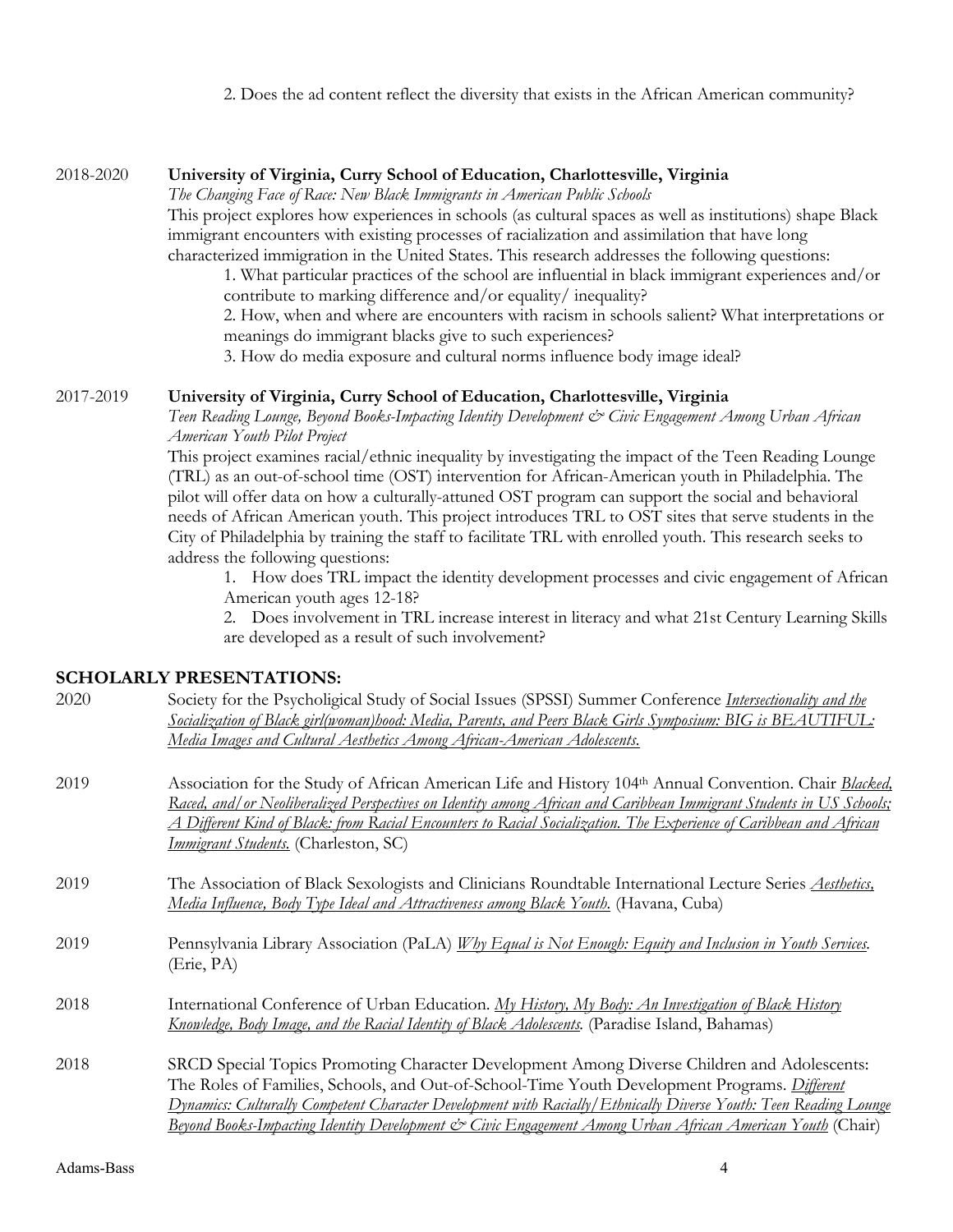Pennsylvania Library Association (PaLA). *Sparking Civic Engagement in Youth* (Discussant). (Philadelphia, PA)

| 2018 | CIES. Promising Reforms in African Education Roundtable <i>Born Free? Investigating Positive Youth</i><br>Development in Post-Apartheid South African Young Men (Mexico City, MX)                                           |
|------|-----------------------------------------------------------------------------------------------------------------------------------------------------------------------------------------------------------------------------|
| 2017 | Society for Prevention Research. Obesity in Adolescence: A Focus on Bullying, Media, and Stigma: Not Just<br>Commercials, Media Influenced Body Image Ideals Among Black Adolescents (Washington, DC)                       |
| 2017 | Curry Research Conference. <i>Identifying Implications of a Biracial President: Exploring Racial Diversity in Magazine</i><br><i><u>Advertising Content</u></i> (Charlottesville, VA)                                       |
| 2016 | Society for Research on Child Development SRCD Special Topics Conference Babies Boys and Men of<br>Color. Born Free? Investigating Positive Youth Development in Post-Apartheid South African Young Men (Tampa,<br>Florida) |

## **MEASURES AND RESEARCH TOOLS:**

**Adams, V.N.,** (2009). Black Media Message Questionnaire

**Adams, V.N.,** (2009). Miseducation of Racism Black History Knowledge Survey

**Adams, V.N.,** Hardy, C., Rahman, M.A., & Thomas, G. (2001). The development and scoring of *Meeting Your Needs:* The Effect of Participation in After School Programs on the Academic Performance of Urban African American Students.

|      | <b>SCHOLARLY FUNDING &amp; AWARDS:</b>                                                                 |           |
|------|--------------------------------------------------------------------------------------------------------|-----------|
|      | <b>Wallace Foundation</b>                                                                              | 2020-2021 |
|      | Co-PI, Indicators of Equity in Public School Districts                                                 |           |
|      | University of Virginia 3 Cavaliers                                                                     | 2018-2019 |
|      | <u>Co-PI, The Changing Face of Race: New Black Immigrants in American Public Schools</u>               |           |
|      | <b>SRCD</b>                                                                                            | 2018-2020 |
|      | <b>Faculty Development Scholar</b>                                                                     |           |
|      | Participant in the invitation-only mentoring program to support the development and submission of an   |           |
|      | NIH R01 grant application. Researchers are selected based on completion of a federal grant application |           |
|      | and the potential for future funding that will address the disparity of NIH awards to Black scholars.  |           |
|      | <b>RWJF New Connections 9th Annual Symposium</b>                                                       | 2015      |
|      | <b>Sponsored Attendee</b>                                                                              |           |
|      | Participant in the invitation-only professional development event for health disparities. Researchers  |           |
|      | from diverse racial and economic backgrounds are selected based on potential for future funding.       |           |
|      | <b>INVITED LECTURERS &amp; WEBINARS:</b>                                                               |           |
| 2021 | Mansueto Institute for Urban Innovation Trauma Interest Working Group, University of Chicago           |           |
|      | <u>A Matter of Media: Expectations and Engagement of Black Youth During CoViD-</u>                     |           |
|      | 19. https://www.youtube.com/watch?v=OXqeLoY2dN4                                                        |           |
|      |                                                                                                        |           |

2021 Loudoun County Alumnae Chapter of Delta Sigma Theta Sorority Incorporated and Rho Kappa Sigma Chapter of Phi Beta Sigma Fraternity Incorporated *Courageous Conversation on Mental Health: Teen Stress, Microaggressions, CoVid-19 School & Home Life Challenges and Mental Health Resources.*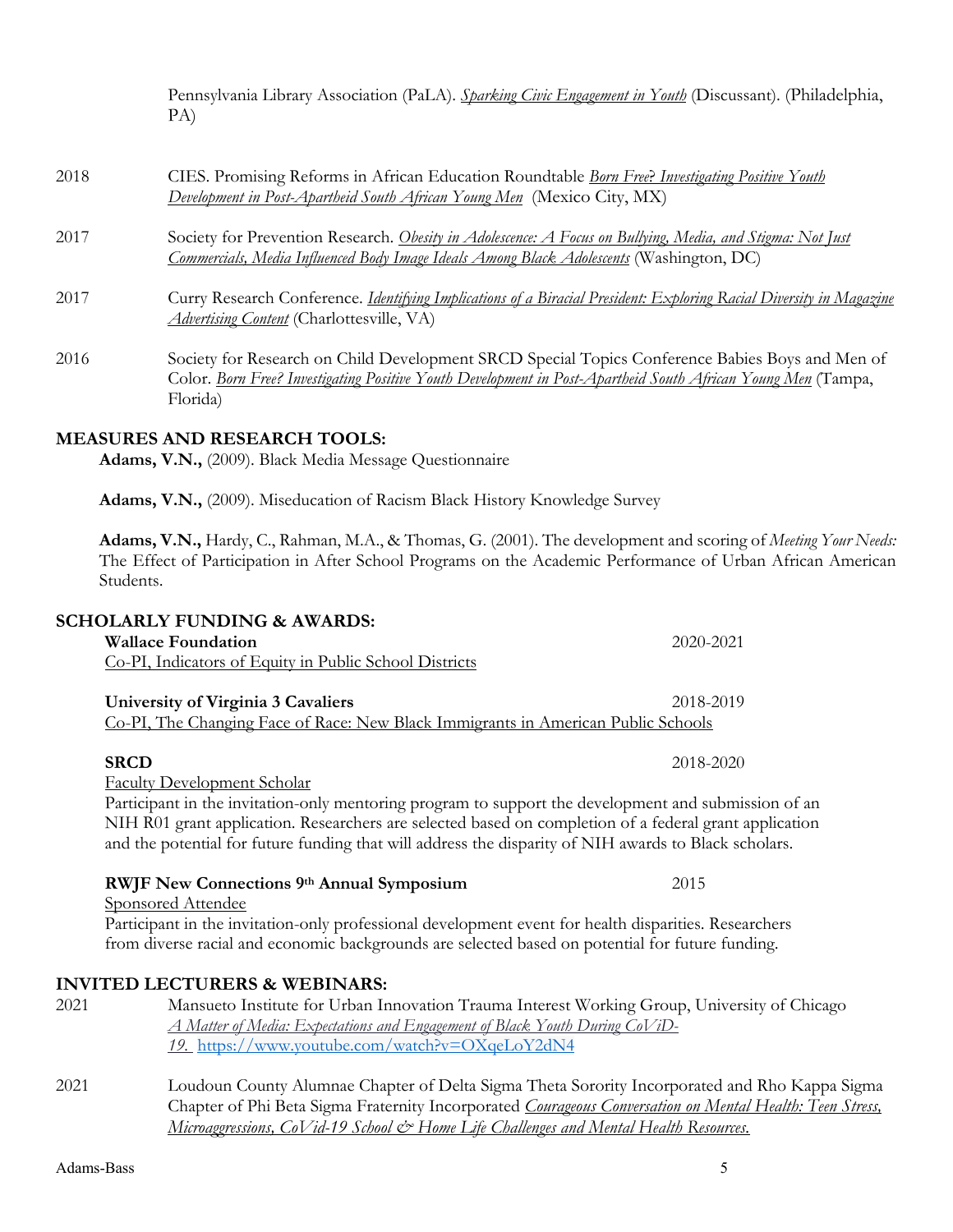| 2021 | Returning Minors to Campus Post COVID-19 Closures University of Wisconsin System: COVID-<br><u><b>19 Trauma and the Youth Response.</b></u>                                                          |  |  |
|------|------------------------------------------------------------------------------------------------------------------------------------------------------------------------------------------------------|--|--|
| 2020 | Indiana University School of Education at IUPUI Dismantling Anti-Blackness in Education<br>Webinar Series Racial Violence Against Black Children in Schools.                                         |  |  |
| 2020 | American Library Association (ALA) Teen Reading Lounge: Continuing to Engage Your Teens in a Virtual Space                                                                                           |  |  |
| 2020 | Center for the Developing Adolescent COVID Summer: How Summer Programs Can Support Contribution,<br>Mattering, and Other Foundations of Positive Adolescent Development https://youtu.be/mJ_dCSPh_GA |  |  |
| 2020 | B.F. Jones Memorial Library Saturday Stories Talking about Race and Racism with Children<br><b>Storytime with Ms. Kris https://youtu.be/g11KUvryYUA</b>                                              |  |  |
| 2020 | Destined Daughters Louisa County High School Microaggressions: What You Need to Know                                                                                                                 |  |  |
| 2020 | City of Philadelphia City Council Committee on Children and Youth Hearing on Out of School Time<br>Programming and Funding Out of School Time Testimony                                              |  |  |
| 2019 | Loudoun County Public Schools Minority Student Achievement Advisory Committee (MSAAC) Racial<br><b>Encounters of the Personal Kind, What Now? What's Next?</b>                                       |  |  |
| 2018 | Tandem Friends School <i>Extending an Olive Branch through Communication, Collaboration, and Equality</i>                                                                                            |  |  |
|      | <b>UNDERGRADUATE COURSES TAUGHT:</b>                                                                                                                                                                 |  |  |
|      | Introduction to Child Protection in Emergencies (CPiE)<br>2017-Present                                                                                                                               |  |  |
|      | Media Socialization, Racial Stereotypes and Black Adolescent Identity<br>2017-2020                                                                                                                   |  |  |
|      | Foundations of Community Engagement<br>2018                                                                                                                                                          |  |  |
|      | Introduction to Research Methods<br>2016-2018                                                                                                                                                        |  |  |

## **STUDENT SUPERVISION:**

| Kimberley Castano, Undergraduate Research Assistant                                | Present   |
|------------------------------------------------------------------------------------|-----------|
| Bianka Charity-Parker, Graduate Research Assistant                                 | 2017-2019 |
| Troy Brunson, Undergraduate Research Assistant                                     | 2017-2019 |
| Caitlin Green, Undergraduate Research Assistant                                    | 2017-2019 |
| Comprehensive Exam Reader, Lauren Mims                                             | 2017-2018 |
| Elizabeth Tikoyan, Undergraduate Research Assistant                                | 2017-2018 |
| Calvin Epps, Undergraduate Research Assistant                                      | 2017-2018 |
| Abigail Akosua Keyser, Perception, Reality, and Access: Understanding and Bridging | 2017-2018 |
| Educational Gaps for Ghana's Girls, Double Hoo Research Advisor                    |           |
| Chinyere E. Okoro, Undergraduate Research Assistant                                | 2016-2017 |
| Anne Bland Carter, Undergraduate Research Assistant                                | 2016-2017 |
|                                                                                    |           |
| <b>UNIVERSITY SERVICE:</b>                                                         |           |
| Varthe May Contains Discusses Filippines Varthe Davelanges of                      | 2020.2021 |

Youth-Nex Center to Promote Effective Youth Development 2020-2021 Black Media and Adolescents Blog Series School of Education Freedom School Parent Webinar Raising Black Children 2020 VSI New Student Orientation Committee and Student Leader Liaison 2020<br>
Center for Race and Public Education in the South Freedom School Committee 2018-2019 Center for Race and Public Education in the South Freedom School Committee Center for Race and Public Education in the South Steering Committee 2018 Inaugural Symposium Committee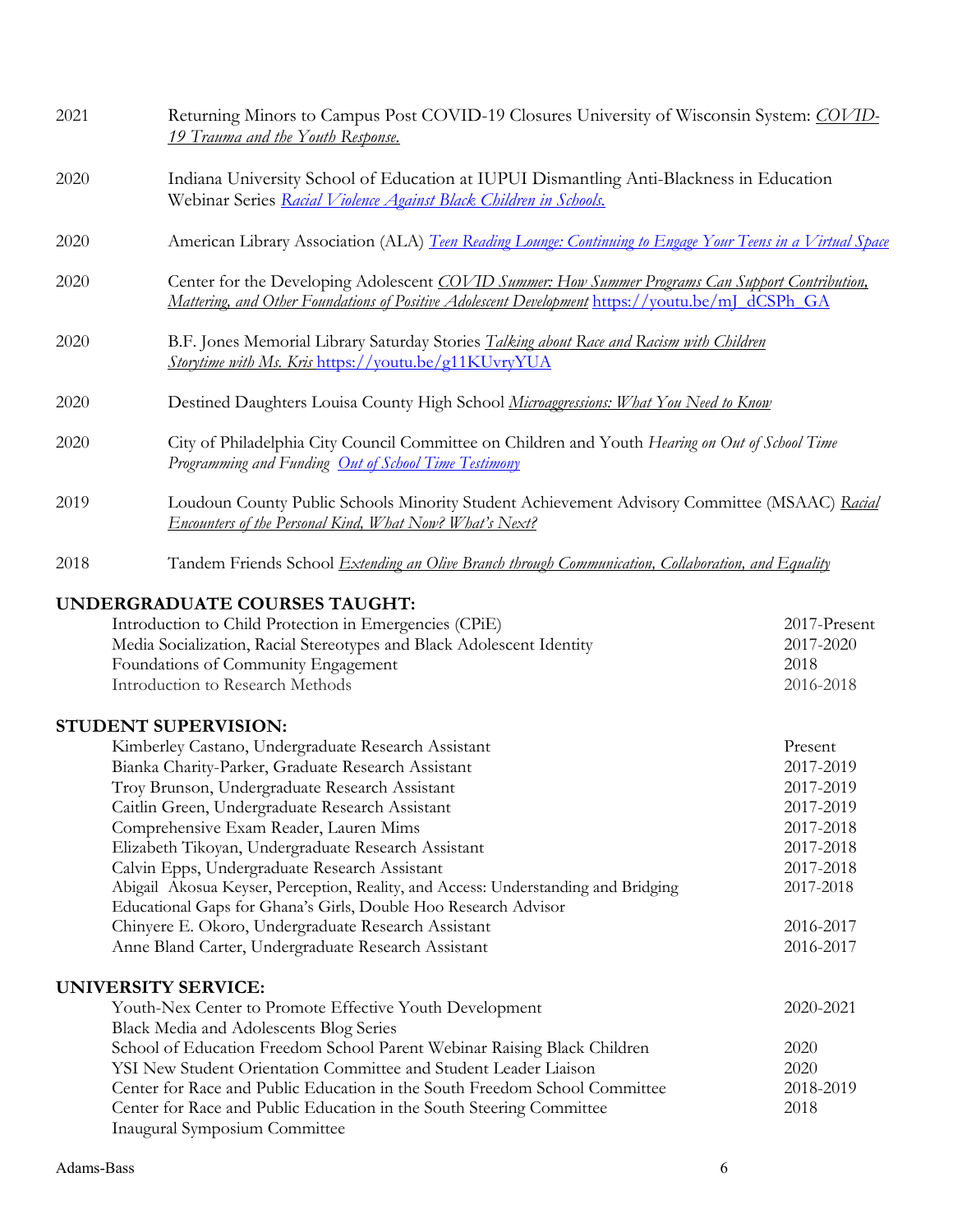| Center for Race and Public Education in the South Steering Committee | 2017 |
|----------------------------------------------------------------------|------|
| Youth-Nex Center to Promote Effective Youth Development              |      |
| Annual Conference Co-Chair                                           | 2017 |
| Global Leadership Conference Steering Committee                      | 2017 |

## **CONSULTATIONS:**

# **YouTube Kids Originals Racial Equity Roundtable** 2020 Expert Consultant

Facilitate a discussion on representation, racial schemas and racial equity in the media. Provide feedback on Racial Equity Content plan.

#### **National Research Group #Representation Matters Content as a Mirror to Culture** 2020 Expert Consultant

Discussion on representation, racial schemas and racial equity in the media. Review and provide feedback on Black media content survey.

# **Pennsylvania Humanities Council (PHC), Philadelphia Pennsylvania** 2014-2019

Research Consultant

Research and review literature, write briefings on library partnerships and effective programs for socioeconomically and ethnic diverse teens, prepare a Pennsylvania statement of needs for out-ofschool time youth programming, interview faculty experts about literature, literacy, and research supported strategies for youth serving humanities curriculum to support the pilot of the Teen Reading Lounge (TRL) Project for diverse youth. Solicit input from TRL stakeholders on suggested program revisions via inperson meetings, conference calls and online surveys.

#### **Carnegie Library of Pittsburgh (CLP) Teen Services, Pittsburgh, Pennsylvania** 2016-2017 Research Consultant

Facilitate professional development with Teen Services professionals to develop a logic model, communication plan and strategy for increasing and improving services to diverse youth.

# **DOCUMENTARY AND MEDIA APPEARANCES:**

- (2021). Tammi Mac Show Fox Soul Fox Television Off School Grounds: The Education Crisis Prompted By The Pandemic And Its Effect On The Black Community https://foxsoul.tv/the-tammi-mac-late-showthe-education-crisis-the-pandemic/
- (2021). What is Black? Podcast Episode 53 *Black Children, Youth and Education in the Era of CoVid-19 https://www.whatisblack.co/podcast/blackchildrenyouthandeducationcovid19*
- (2021). Oregon Public Broadcasting Podcast Class Of 2025,' Episode 6: Rayshawn & Josh: Why some Black students may do better at home https://www.opb.org/article/2021/01/05/class-of-2025-season-2-episode-6/
- (2020). NECN/NBCUniversal Boston Mom2Mom *How to Use the "Post-Election" Period to Talk Family Values to Your Kids After the Election with Marian Sansone* https://www.necn.com/mom-2-mom/how-to-use-the-post-election-t o-talk-family-values-to-yourkids/2347154/
- (2020). National Research Group #Representation Matters Content as a Mirror to Culture https://assets.ctfassets.net/0o6s67aqvwnu/59RCflKXRC6P6JYxba07tt/af575c2cc81e4fc5601acd02bcc 2ce09/NRG\_RepresentationMattersReport.pdf
- (2020). This one letter in a textbook could change how millions of kids learn about race. Fernando Alfonso III, CNN July 24th, 2020. https://www.cnn.com/2020/07/23/us/blackcapitalization-school-textbooks-mcgraw-hill-trnd/index.html
- (2018). Curry School of Education Office of Communications Facebook Live Interview. *Dr. Gloria*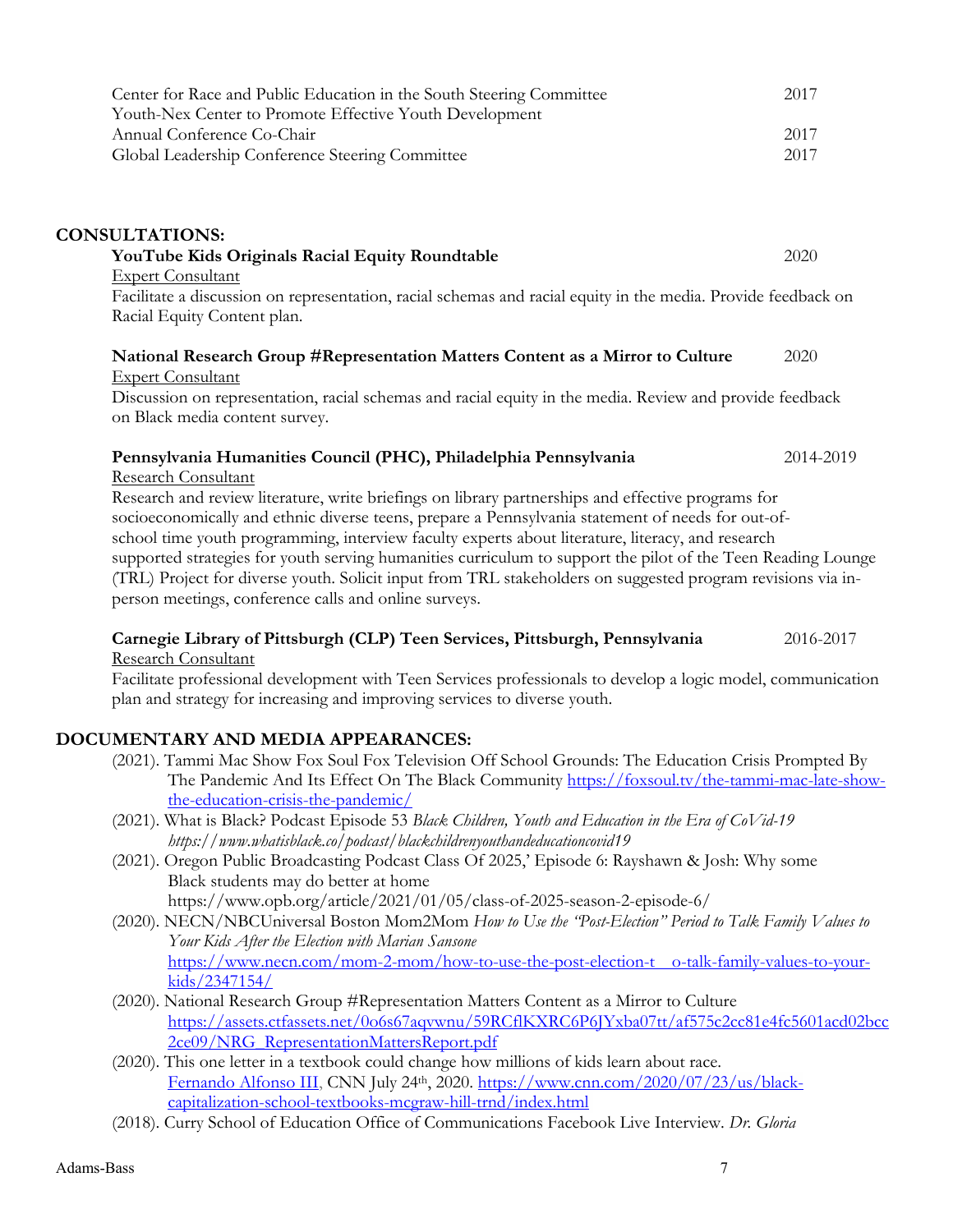*Ladson-Billings Center for Race and Public Education in the South.*  https://www.facebook.com/curryschool/videos/1914522868850934/

- (2018). Curry School of Education Office of Communications Facebook Live Interview. *Black Panther and Positive Youth Development. https://www.facebook.com/curryschool/videos/10155140617776319/*
- (2018). Straight Talk with Ellen Daniels and Nancy Laurence. *The Black Panther's Radical Significance*. Interview WPVC 94.7FM. http://www.cvillepodcast.com/wp-content/uploads/2017/01/2017-01-28-1 straight-talk.mp3
- (2017). Knefel, J. and Knefel, M. (Producers). Radio Dispatch. *Youth-Nex Center to Promote Effective Youth Development Youth-Act: Social Justice Civic & Political Engagement Conference and Youth Organizing. https://btrmedia.s3.amazonaws.com/DJRadioDispatch102417.mp3*
- (2017). Hetherman, M. Youth and Civic Engagement: Teenage Protest in Turbulent Times. *Your Teen for Parents. https://yourteenmag.com/family-life/communication/youth-and-civic-engagement*
- (2017). Straight Talk with Ellen Daniels and Jeff Lenert. *The Charlottesville Woman's March*. Interview WPVC 94.7FM. http://www.cvillepodcast.com/wp-content/uploads/2017/01/2017-01-28-1-straighttalk.mp3
- (2017). Digital Promise (Producer). *Ed-tech Pilot Framework Eight Steps to Piloting Interview*. (Videos) http://edtech.digitalpromise.org

## **PROFESSIONAL SERVICE:**

| Center for Black Educator Development Advisory Board                                 | Present   |
|--------------------------------------------------------------------------------------|-----------|
| SRCD Biennial Meeting Prevention and Interventions Panel Reviewer                    |           |
| SRCD Black Caucus Adhoc Committee Black Children, Education & the Impact of CoVid-19 | 2020      |
| SRCD Black Caucus Generational Gems Live Webinar Interview Facilitator               | 2020      |
| Teachers College Record Book Reviewer for Algorithms of Oppression                   | 2018-2019 |
| Samuel Cook Dubois Center of Social Equity Strategic Initiatives Planning Meeting    | 2017      |
| U.S. Department of Education's Equity Assistance Centers, Grant Reviewer             |           |

#### **INVITED PEER REVIEWER:**

| Journal of Youth Development        | 2019-Present    |
|-------------------------------------|-----------------|
| American Education Research Journal | 2020            |
| Race and Social Problems            | 2020            |
| Journal of Urban Education          | 2017            |
| Journal of Adolescent Research      | 2017            |
| Sex Roles                           | 2016            |
| Culture Society and Masculinities   | 2016            |
| Child Development                   | $2013$ -present |
| Journal of Black Studies            | $2012$ -present |
| Journal of Black Psychology         | $2010$ -present |

#### **TRAINING:**

| Curry Online and Canvas Support Practical Pedagogy                            | 2020 |
|-------------------------------------------------------------------------------|------|
| UVa Center for Teaching Excellence Course Development Institute C3 Design     | 2020 |
| UVa Center for Teaching Excellence Course Development Institute               | 2017 |
| UVa Center for Teaching Excellence IGNITE                                     | 2017 |
| National Center for Faculty Development and Diversity Faculty Success Program | 2017 |
| Society for Research on Child Development NIH Grant Writing Boot Camp         | 2017 |
| University of Maryland Consortium on Race, Gender and Equity                  |      |
| Intersectional Qualitative Research Methods Institute (IQRMI)                 | 2017 |

#### **PROFESSIONAL MEMBERSHIP:**